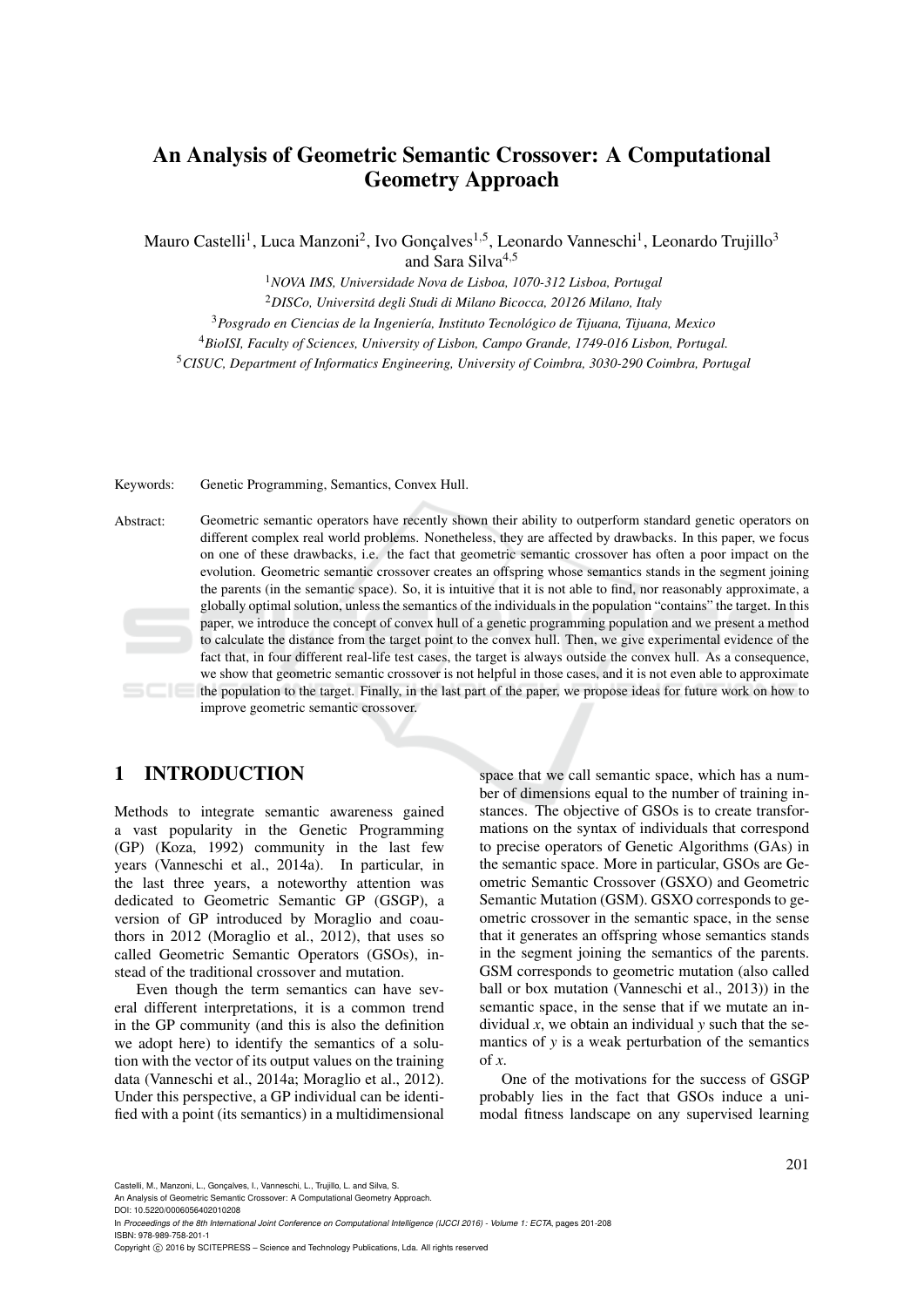problem (like for instance classification or regression), thus favoring GP evolvability. Also thanks to an efficient implementation of GSGP that was defined in 2013 (Vanneschi et al., 2013; Castelli et al., 2015a), it was possible to successfully apply GSGP to several different complex real-life applications (see for instance (Castelli et al., 2014, 2015b, 2013a)). However, GSGP has at least the following recognized drawbacks: (1) GSOs generate individuals that are larger than their parents, and this causes a rapid growth in the size of the individuals in the population; (2) GSXO was shown to be quite ineffective on a large set of applications.

The former problem is widely discussed in literature. The implementation proposed in (Vanneschi et al., 2013; Castelli et al., 2015a) is a workaround to this problem, in the sense that, although not limiting the code growth, it makes the system not only usable in practice, but even more efficient than standard GP.

This paper focuses on the latter drawback, already pointed out in the literature for instance in (Moraglio and Mambrini, 2013), where a purely mutationbased GSGP was proposed, after recognizing the uselessness of GSXO. We believe that one of the reasons for the poor performance of GSXO lies in its geometric property. In fact, as we said above, GSXO generates an offspring whose semantics stands in the segment joining the semantics of the parents. In this perspective, if we imagine a GP population as a cloud of points in the semantic space, we could informally say that crossover is only able to generate points that are "inside" the cloud. So, if the target (that is also a known point in the semantic space) is not contained inside the cloud, GSXO will never be able to generate it. Also, if the target is quite far from the cloud, GSXO will not be even able to reasonably approximate it.

The main objective of this paper is to confirm this hypothesis by means of a set of experiments. For achieving this objective, we need a formal tool that allows us to "capture" our idea of cloud of individuals in the semantic space. More specifically, it would be useful to have a formal method to indicate what we could informally call the "border" of a cloud. In this way, we could use this tool both for understanding if a given point is "inside" or "outside" the cloud and for calculating the distance from one point to the cloud. Contributions of this paper are: (1) Introduction of the concept of *convex hull*, as a tool to represent the "border" of a set of points in the semantic space. (2) Introduction of a method to understand if a point is contained in the convex hull or not. (3) Introduction of a method to calculate the distance from a point to the convex hull.

The first contribution has already been considered in (Moraglio, 2011), where authors showed that all the evolutionary algorithms using geometric crossover with no mutation perform the same form of convex search regardless of the underlying representation, the specific selection mechanism, the specific offspring distribution, the specific search space, and the problem at hand.

With the contributions provided in our study, we are able to monitor the convex hull of the points representing the semantics of all the individuals in the population during the GP evolution. In particular, we able to study the evolution of the distance from the target to the convex hull during a GP run.

In this paper, we compare two GSGP systems: the first one uses both GSXO and GSM; the second one uses only GSXO. The different behaviour of the latter, compared to the first, should allow us to shade a light on the limitations of GSXO. As test cases for this experimental study, we have decided to use four real-life symbolic regression problems from the UCI repository (Lichman, 2013).

# 2 GEOMETRIC SEMANTIC **OPERATORS**

GSOs are becoming more and more popular in the GP community (Vanneschi et al., 2014a), probably because of their property of inducing a unimodal fitness landscape on any problem consisting in matching sets of input data into known targets (like for instance supervised learning problems, such as regression and classification). To have an intuition of this property (whose proof can be found in (Moraglio et al., 2012)), let us first consider a Genetic Algorithms (GAs) problem in which the unique global optimum is known and the fitness of each individual (to be minimized) corresponds to its distance to the global optimum (our reasoning holds for any employed distance). In this problem, if we use, for instance, *ball mutation* (Krawiec and Lichocki, 2009) (i.e. a variation operator that slightly perturbs some of the coordinates of a solution), then any possible individual different from the global optimum has at least one fitter neighbor (individual resulting from its mutation). So, there are no local optima. In other words, the fitness landscape is unimodal, and consequently the problem is characterized by a good evolvability. Similar considerations hold for many types of crossover, including various kinds of geometric crossover (Krawiec and Lichocki, 2009).

Now, let us consider the typical GP problem of finding a function that maps sets of input data into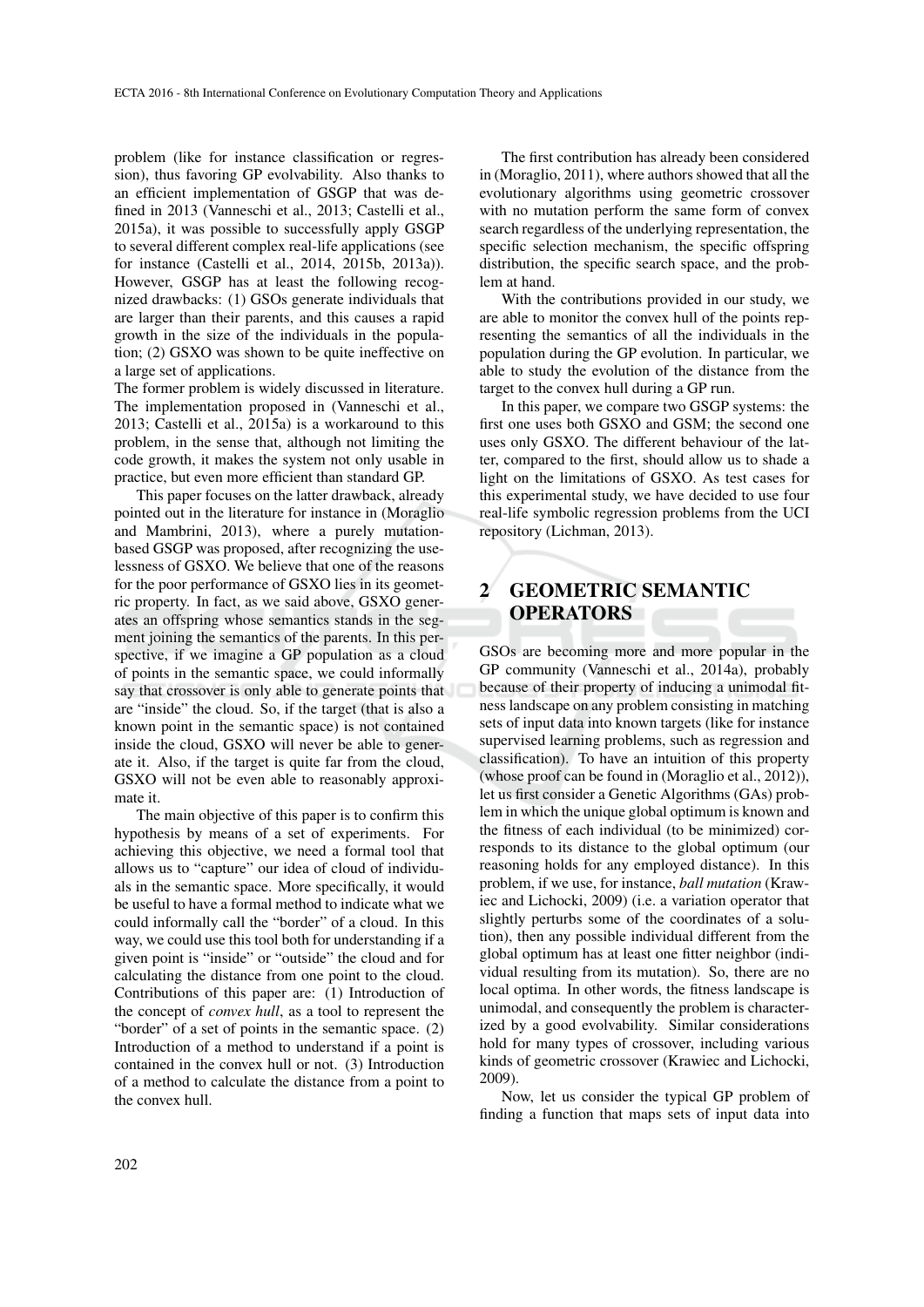known target values (as we said, regression and classification are particular cases). The fitness of an individual for this problem is typically a distance between its predicted output values and the target ones (error measure). GSOs simply define transformations on the syntax of the individuals that correspond to geometric crossover and ball mutation in the semantic space, thus allowing us to map the considered GP problem into the previously discussed GA problem.

*Geometric semantic crossover*  $(GSXO)^1$ generates, as the unique offspring of parents  $T_1, T_2 : \mathbb{R}^n \to \mathbb{R}$ , the expression:

$$
T_{XO} = (T_1 \cdot T_R) + ((1 - T_R) \cdot T_2)
$$

where  $T_R$  is a random real function whose output values range in the interval  $[0,1]$ .

Analogously, *geometric semantic mutation* (GSM) returns, as the result of the mutation of an individual  $T : \mathbb{R}^n \to \mathbb{R}$ , the expression:

$$
T_M = T + ms \cdot (T_{R1} - T_{R2})
$$

where  $T_{R1}$  and  $T_{R2}$  are random real functions with codomain in [0,1] and *ms* is a parameter called mutation step.

Moraglio et al. (Moraglio et al., 2012) show that GSXO corresponds to geometric crossover in the semantic space (i.e. the point representing the offspring stands on the segment joining the points representing the parents) and GSM corresponds to ball mutation on the semantic space (the semantics of the individual generated by mutation is a weak perturbation of the semantics of the individual to which mutation is applied), and thus GSM induces a unimodal fitness landscape on the above mentioned types of problem.

#### 3 CONVEX HULL

This section reports simple computational geometry concepts that will be used in the following sections to analyze the performance of GSXO. The following definitions are taken from (de Berg et al., 2008). A subset *S* of the plane is called convex if and only if for any pair of points  $p, q \in S$  the line segment  $pq$  is completely contained in *S*. The convex hull  $\mathbb{CH}(S)$ of a set *S* is the smallest convex set that contains *S*. In other terms, it is the intersection of all convex sets that contain *S*. To simplify, it is possible to visualize

what the convex hull looks like by a thought experiment (taken from (de Berg et al., 2008)). Imagine that the points are nails sticking out of the plane. Take an elastic rubber band, hold it around the nails, and let it go. It will snap around the nails, minimizing its length. The area enclosed by the rubber band is the convex hull of the set of points. This leads to an alternative definition of the convex hull of a finite set *P* of points in the plane: it is the unique convex polygon whose vertices are points from *P* and that contains all points of *P*. It is possible to prove that this definition is equivalent to the one given earlier (de Berg et al., 2008).

While several algorithms have been proposed to efficiently determine the convex hull of a set of points, the large majority of them considers only a 2-dimensional or 3-dimensional space. In this work, we need to find the convex hull in an *n*-dimensional space, where the size of the space *n* is determined by the independent variables that characterize the particular application at hand.

For this reason, in our work we follow a different approach. Instead of directly building the convex hull, we try to understand if a point (that successively in our experiments will be the target) is inside the convex hull formed by a set of points (i.e., the semantics of the candidate solutions). To do that we follow the method reported in Chapter 11 of (Boyd and Vandenberghe, 2004). Basically the idea is to solve a system of linear equations subjects to some constraints. If a solution to the system exists then it is possible to conclude that a given point is inside the convex hull.

The method, described in detail in (Boyd and Vandenberghe, 2004), re-adapted by us for GP, is the following: let *n* be the number of individuals in a population and *m* the number of training samples. Let  $x_i$ , be the *signed error* of the *i*-th individual on the *j*-th training sample. We can the build the following system of linear equations in the *n* variables  $a_1, \ldots, a_n$ :

$$
a_1x_{1,1} + a_2x_{2,1} + \dots + a_nx_{n,1} = 0
$$
  
\n
$$
a_1x_{1,2} + a_2x_{2,2} + \dots + a_nx_{n,2} = 0
$$
  
\n:  
\n
$$
a_1x_{1,m} + a_2x_{2,m} + \dots + a_nx_{n,m} = 0
$$
  
\n
$$
a_1 + a_2 + \dots + a_n = 1
$$
  
\n
$$
a_i \ge 0 \qquad \forall i \in \{1, \dots, n\}
$$

The previous system has a solution (i.e., a vector  $(a_1, a_2, \ldots, a_n)$  if and only if the optimal individual (i.e., the one that has zero error on the training set) can be expressed as a linear combination of the existing individuals where the coefficients are  $a_1, a_2, \ldots, a_n$ . This is actually equivalent of saying that the optimum resides in the convex hull given by the points

<sup>&</sup>lt;sup>1</sup>Here we report the definition of the geometric semantic operators as given by Moraglio et al. for real functions domains, since these are the operators we will use in the experimental phase. For applications that consider other types of data, the reader is referred to (Moraglio et al., 2012).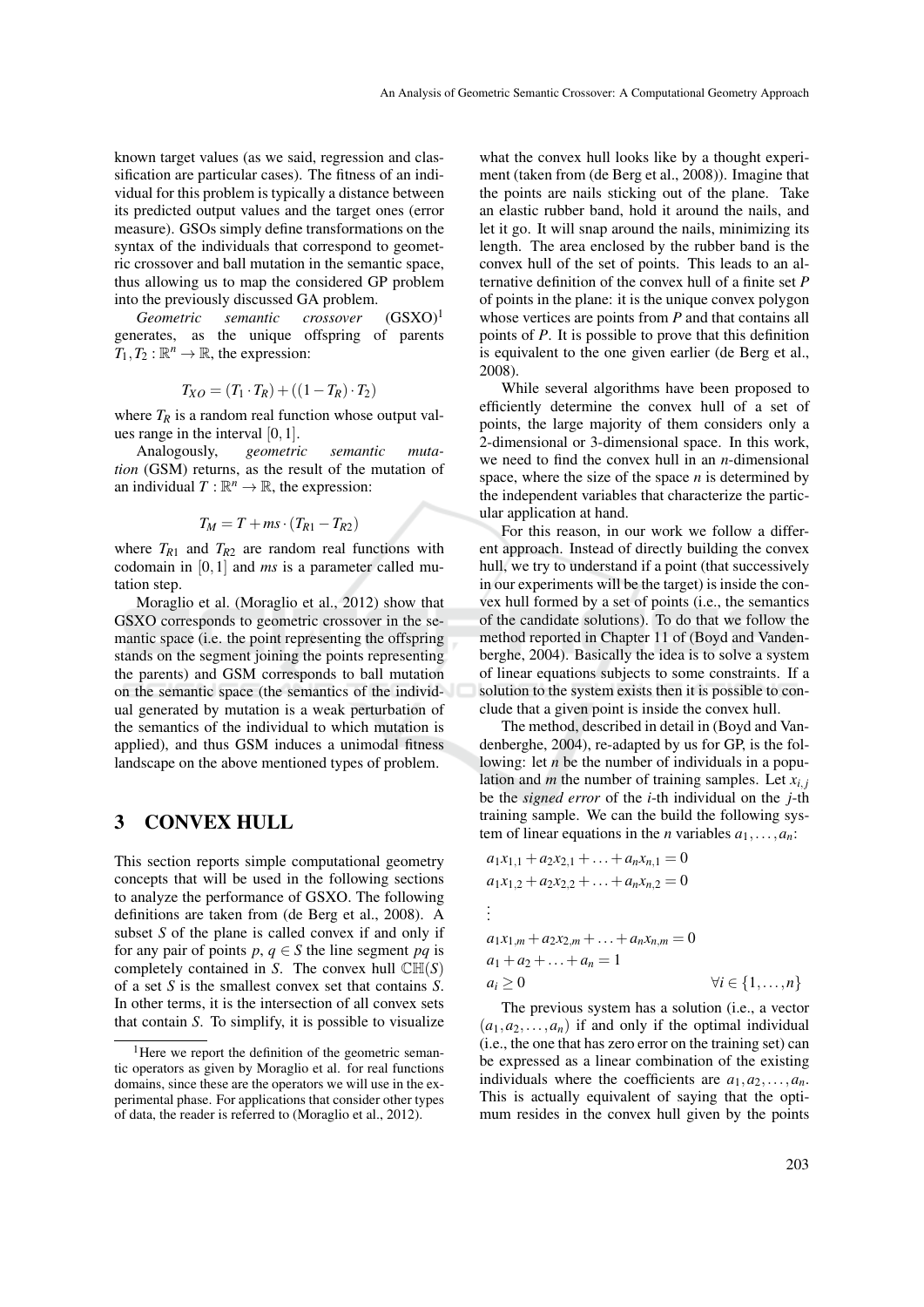$x_i = (x_{i,1}, x_{i,2}, \dots, x_{i,m})$  (i.e., the signed error vectors of the individuals). This is a powerful tool that allows us to build the optimal solution by combining existing individuals. However, this is possible only when the above mentioned system of linear equations has a solution (i.e., the optimum is in the convex hull).

Interestingly, it is also possible to change the previous problem, hence achieving more information, by finding the distance from the optimum to the convex hull, instead of simply asking whenever the optimum is inside it. This can be performed by solving the following linear programming problem in the variables  $a_1, \ldots, a_n, e_1, \ldots, e_m$ , and  $\bar{e}_1, \ldots, \bar{e}_m$ :

minimize 
$$
e_1 + \bar{e}_1 + e_2 + \bar{e}_2 + \dots + e_m + \bar{e}_m
$$
  
\nwith constraints:  
\n $a_1x_{1,1} + a_2x_{2,1} + \dots + a_nx_{n,1} + e_1 - \bar{e}_1 = 0$   
\n $a_1x_{1,2} + a_2x_{2,2} + \dots + a_nx_{n,2} + e_2 - \bar{e}_2 = 0$   
\n:  
\n $a_1x_{1,m} + a_2x_{2,m} + \dots + a_nx_{n,m} + e_m - \bar{e}_m = 0$   
\n $a_1 + a_2 + \dots + a_n = 1$   
\n $a_i > 0, \forall i \in \{1, \dots, n\}$ 

 $a_i \geq 0, \forall i \in \{1,\ldots,n\}$  $e_i$  ≥ 0,  $\forall i$  ∈ {1,...,*m*}  $\bar{e}_i \geq 0, \forall i \in \{1,\ldots,m\}$ 

First of all, notice that the previous system has always a solution and that only one between  $e_i$  and  $\bar{e}_i$ can be non-zero when  $\sum_{i=1}^{m} (e_i + \bar{e}_i)$  is minimized. The term  $e_i + \bar{e}_i$  is always positive and represents the distance (along the *i*-th coordinate) from the convex hull to the global optimum. Recall that since all points are in an *m*-dimensional space,  $\sum_{i=1}^{m} (e_i + \bar{e}_i)$  represents a distance - the commonly called *taxicab distance* from the convex hull to the global optimum. We have decided not to use the more common euclidean distance since it would have required a non-linear target, making the problem non-linear. When the distance is zero the global optimum is inside the convex hull and, as before, the values of  $a_1, \ldots, a_n$  give us a way to combine existing solutions to build an optimal solution. To illustrate these facts, we can observe in Figure 1 the convex hull generated by a population of 10 individuals (represented as points) and what is the distance from the optimum (the vector of all zeros, representing no error on the training set) to the convex hull. The point inside the convex hull and closest to the optimum is  $(c)$ , which is a linear combination of two other individuals, (*a*) and (*b*).

Since linear programming problems can be efficiently solved by the *internal points* method (Bonnans et al., 2006) or by the *simplex* method (even if, contrarily to the former one, the latter can have an exponential runtime), it is feasible to compute the distance

from the optimum to the convex hull generated by the current population at each generation.

#### 4 EXPERIMENTAL SETTINGS

As test problems we used four symbolic regression problems from the UCI repository (Lichman, 2013). The problems were chosen to have a low number of features to reduce the number of variables when computing the distance from the convex hull:

- Airfoil Self-Noise (Airfoil), with 1502 instances and 5 features;
- Concrete Compressive Strength (Concrete), with 1029 instances each with 8 features;
- Concrete Slump Test (Slump), with 102 instances and 9 features;
- Yacht Hydrodynamics (Yacht), with 307 instances each with 6 features.

Each dataset was split into 100 pairs of training and test sets, the former containing 70% of the instances (chosen at random with uniform distribution), and the latter the remaining 30% of the instances. For all the considered test problems, a total of 100 runs have been performed with each technique. In each run, a different partition between training and test data has been considered. All the runs used populations of 100 individuals allowed to evolve for 1000 generations. Trees initialization was performed using the Ramped Half-and-Half method (Koza, 1992) with a maximum initial depth equal to 6. The function set contained the four binary arithmetic operators, including protected division as in (Koza, 1992). The terminal set contained a number of variables equal to the number of features in the dataset, plus 100 random constants. These constants were generated randomly with uniform distribution in the range  $[-100, 100]$  at the beginning of each run. Survival from one generation to the other was always guaranteed to the best individual of the population (elitism). A random mutation step (generated with uniform distribution in the range  $[0,1]$ ) has been considered in each mutation event. GSXO and GSM probabilities were equal to 0.9 and 0.5 respectively. These rates have been selected based on the guidelines reported in (Castelli et al., 2015c).

Since mutation is the only operator that can produce solution *outside* the convex hull generated by the current population, we have also explored the effect of a crossover-only evolution by performing the same tests with a mutation rate of zero (i.e., no mutation). Notice that, in this way, the improvement possible by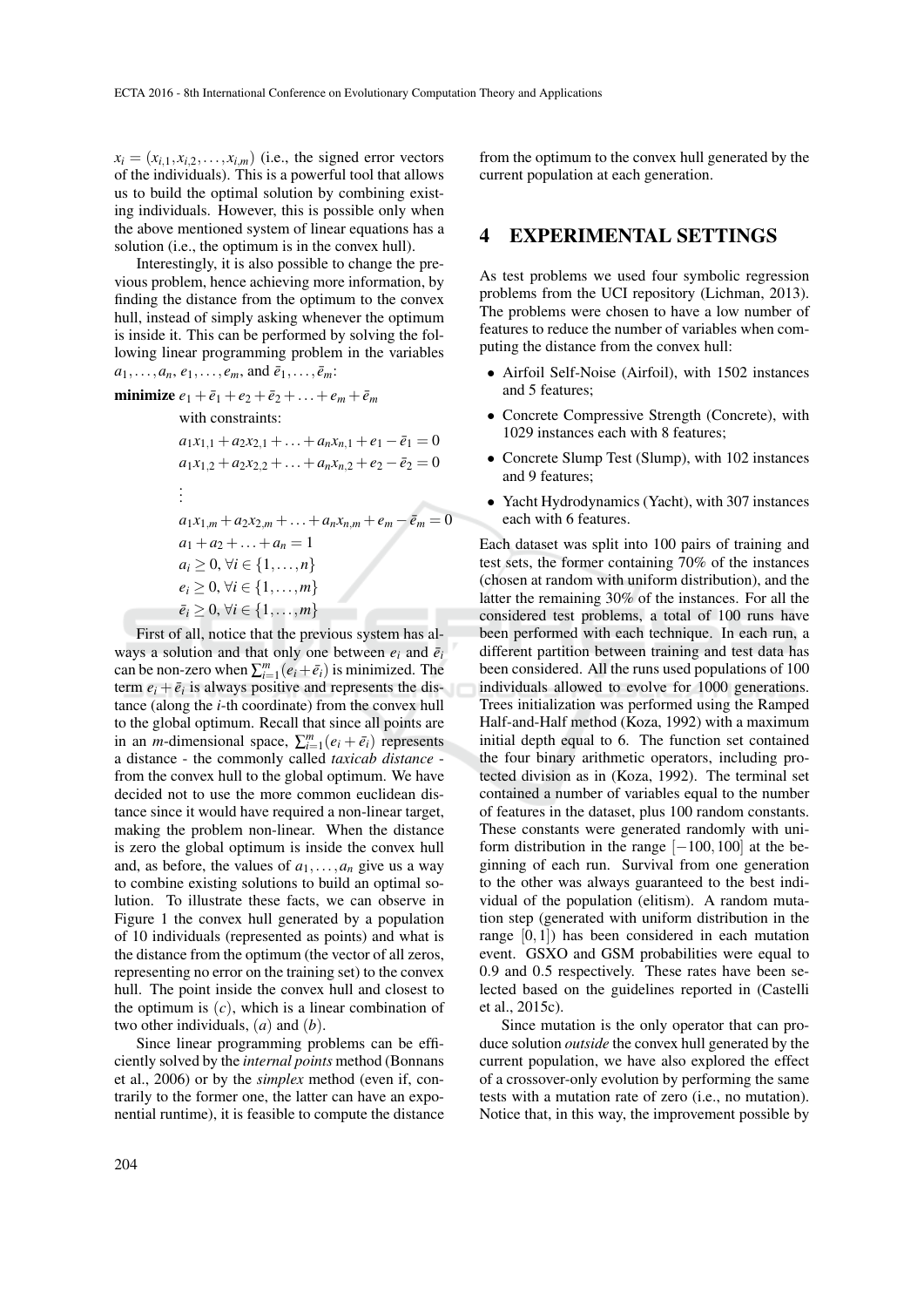

Figure 1: An example of how the convex hull is related to the optimal solution. Point (c), which is the closest point in the convex hull to the target, is a linear combination between (a) and (b), that are points that belong to the border of the convex hull.

GSGP are limited by the best possible solution that can be found inside the convex hull, therefore we expect that the fitness will rapidly reach a plateaux from which improvements are no further possible.

At each generation of each test we computed the distance of the optimum from the convex hull using the *lp\_solve* linear programming solver (http://sourceforge.net/projects/lpsolve/). In total, over  $8 \times 10^5$  linear programming problems have been solved.

#### 5 EXPERIMENTAL RESULTS

In the first part of our experimental study, we analyzed the fitness of the best individual in the population at each generation, both on training and test sets. The two systems that have been compared are the "usual" GSGP, that employs both GSXO and GSM and a GSGP systems that uses only GSXO. Results of this analysis are reported in Figure 2. As it is possible to see, for all the studied test problems a similar pattern appears: when GSXO is the only genetic operator used, the best training and test fitness do not improve during the evolution. In other words, no evolution is taking place and the best individual obtained at the end of the search process has a fitness that is comparable to the one that was found in the very first part of the evolution. The behaviour of training and test fitness is different when the search process uses both GSXO and GSM. In fact, for all the test problems, both training and test fitness keep improving steadily until the end of the run.

For a better understanding of the behaviour just observed, in the second part of the experimental analysis we have taken into account, at each generation, the distance between the global optimum and the convex hull defined by the current population. Results of

this analysis (obtained using a GSGP system that uses both GSXO and GSM and a GSGP system that uses GSXO only) are reported in Figure 3.

If we consider GSGP that uses only GSXO, in all the test problems the distance from the convex hull to the target remains practically constant during the whole evolution. Hence, by only using GSXO, GSGP is not able to "push" the search process close to a globally optimal solution. The solutions always remain inside the convex hull defined by the initial population. Looking at Figure 3, it is also possible to see a "jump" in the very first generations (usually the first two or three generations). In fact, the initial population usually contains several highly semantically different solutions. After the selection takes place in the very first generations, several of these solutions (the ones with poor fitness) do not survive and the convex hull, intuitively, covers a smaller area (i.e., hypervolume) of the semantic space. As we can observe, in all the single runs we performed, the global optimum is never enclosed in the convex hull, which clearly makes GSXO practically useless. In fact, all the individuals created by GSXO will lie in the convex hull obtained after the first generation of the search process. The situation is different when a combination of GSXO and GSM is used. In this case, in all the studied test problems, the distance from the convex hull to the global optimum steadily decreases for the whole evolution.

To conclude the experimental analysis, we study the relation between fitness (Figure 2) and distance (Figure 3). Figure 4 reports the scatter plots of the training fitness with respect to the distance. Looking at these plots, it is clear that, as expected, the two quantities are strongly correlated. It is worth pointing out that fitness is not exactly equal to the distance of the convex hull to the target: in principle, the convex hull changes at each iteration in position and size.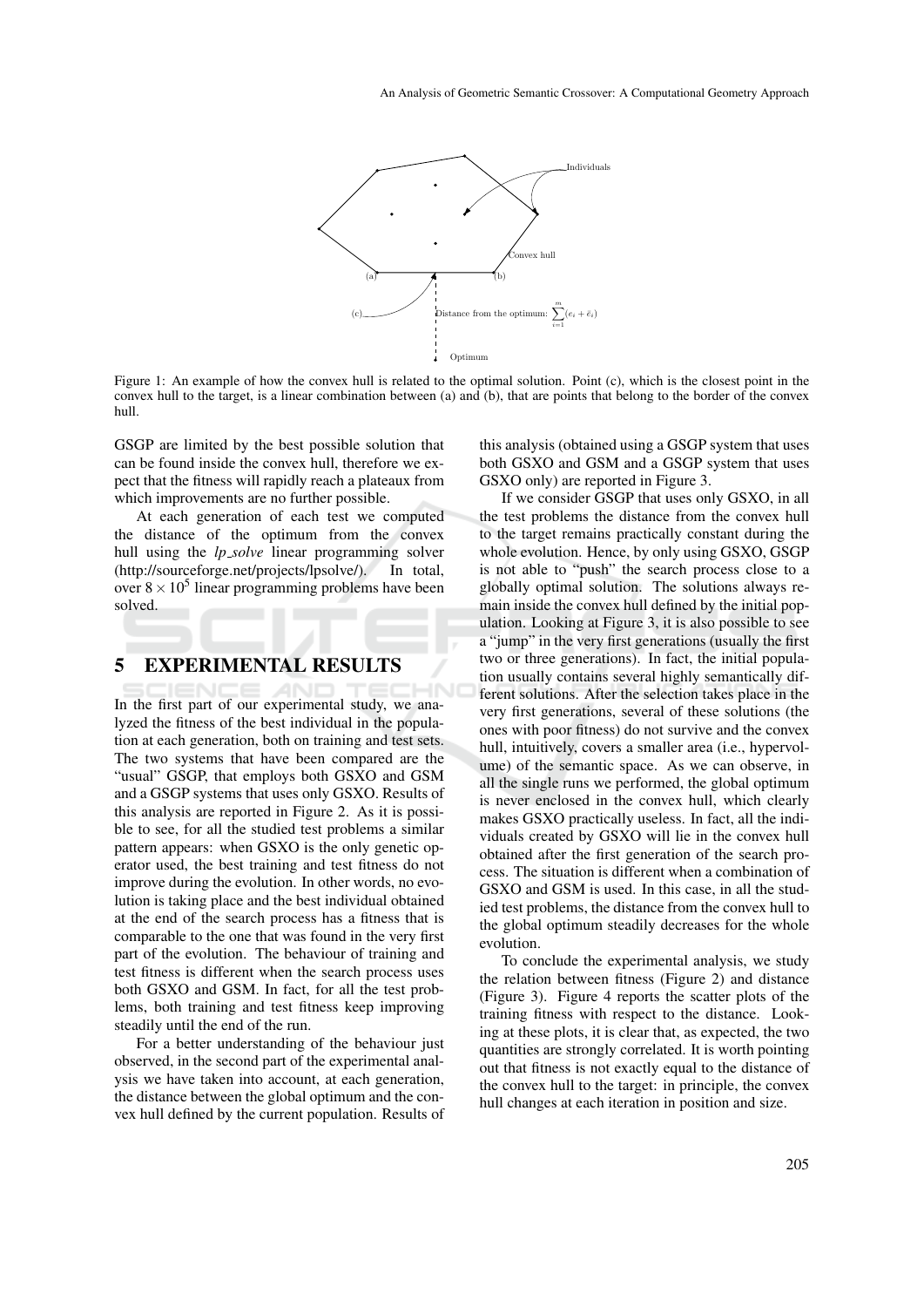

Figure 2: Training and test fitness for the considered test problems. Median calculated over 100 runs. (a) Airfoil dataset, (b) Slump, (c) Concrete, (d) Yacht.



Figure 3: Distance between the convex hull and the global optimum. Median calculated over 100 runs. (a) Airfoil dataset, (b) Slump, (c) Concrete, (d) Yacht.

### 6 CONCLUSIONS AND FUTURE WORK

This paper contains a study aimed at motivating the poor performance of geometric semantic crossover in geometric semantic genetic programming. We could informally explain our intuition as follows: since it creates offspring that stand on the segment joining the parents in the semantic space, geometric semantic crossover is only able to create individuals that stand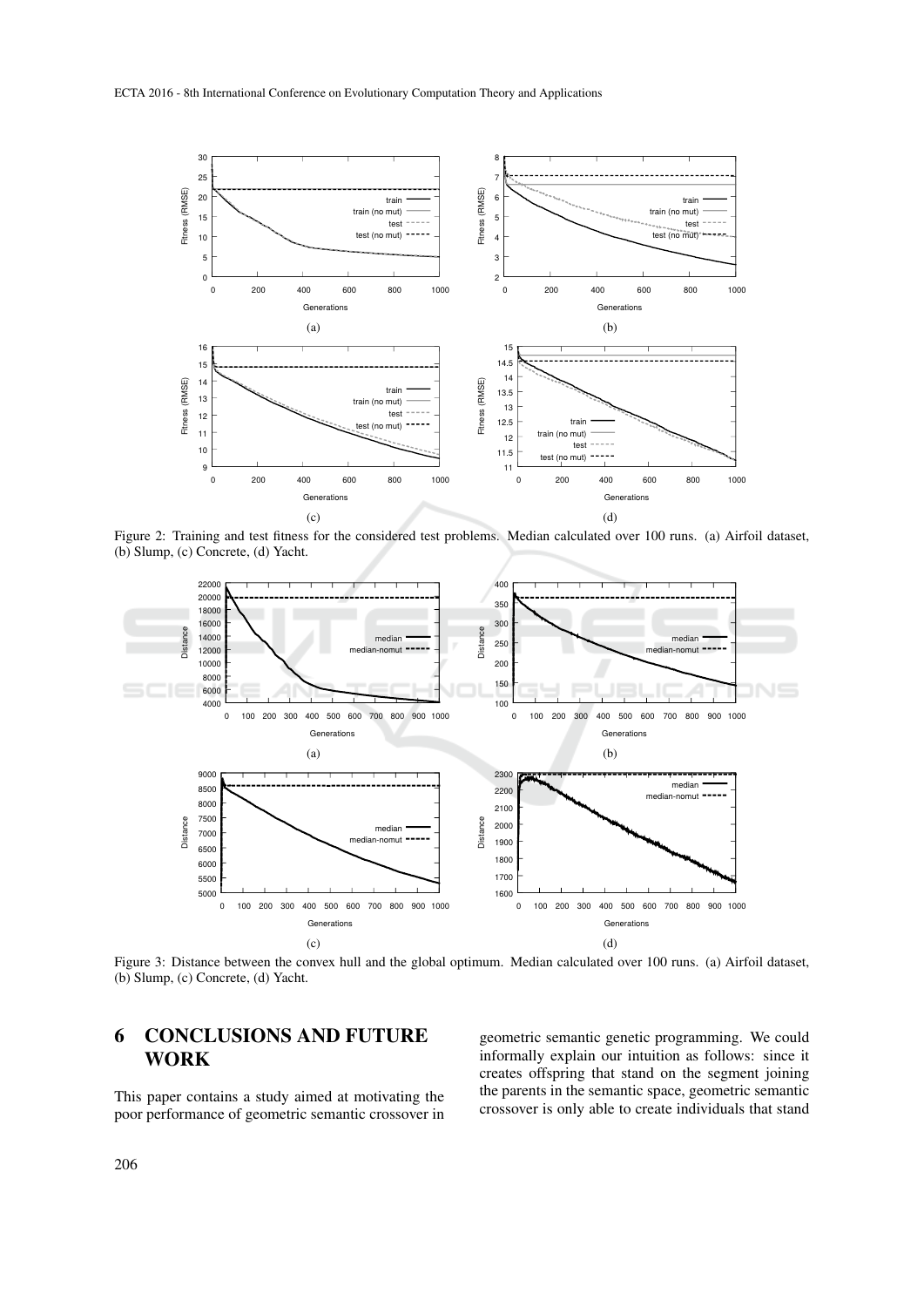

Figure 4: Scatter plot showing the correlation between training fitness and the distance from the convex hull to the global optimum. (a) Airfoil dataset, (b) Slump, (c) Concrete, (d) Yacht.

inside the area defined by the individuals already existing in the population. If the target is very far from that area, geometric semantic crossover is not be able to find it. To corroborate our hypothesis, we introduced a method to check whether a given point is contained in the convex hull or not, and a method to calculate the distance of a point to the convex hull. Using these notions, we have been able to experimentally demonstrate the appropriateness of our interpretation about the poor performance of geometric semantic crossover. In the first part of our experimental study, we have considered four real-life symbolic regression applications and we have shown that a system of geometric semantic genetic programming that uses only geometric semantic crossover was not able to evolve at all on those problems. In other words, the best fitness at the end of a run is comparable to the one that was found in the very first generations, both on the training and on the test set. At the same time, a system of geometric semantic genetic programming that uses both geometric semantic crossover and geometric semantic mutation is able to evolve, steadily improving fitness until the end of the run, both on the training and test sets. This confirms a behaviour that had already been observed several times in the literature: geometric semantic crossover gives a practically null contribution to the evolution, while the most useful genetic operator of geometric semantic genetic programming is geometric semantic mutation. As a second step of our experimental analysis, we have studied the evolution of the distance from the convex hull defined by the current population to the target, both when geometric semantic crossover is the only used genetic operator and when it is used with geometric semantic mutation. The presented results clearly show that when geometric semantic crossover is used in isolation, the distance from the convex hull to the target remains practically constant during the whole evolution, instead of the case when both operators are used, in which it steadily decreases for the whole duration of the run. This motivates the poor usefulness of crossover, corroborating our intuition: if (as in the studied test cases) the convex hull is rather far from the target, crossover is virtually useless, since it will never be able to generate a global optimum.

These findings pave the way for future work. In particular, we identify the possibility of searching for a set of individuals in the population, to which geometric semantic mutation could be applied, in such a way that the new convex hull, obtained after this mutation, contains the target. This is a very important objective, but still would use geometric semantic mutation as a crucial operator, thus confirming the idea that geometric semantic crossover, in isolation, is not effective.